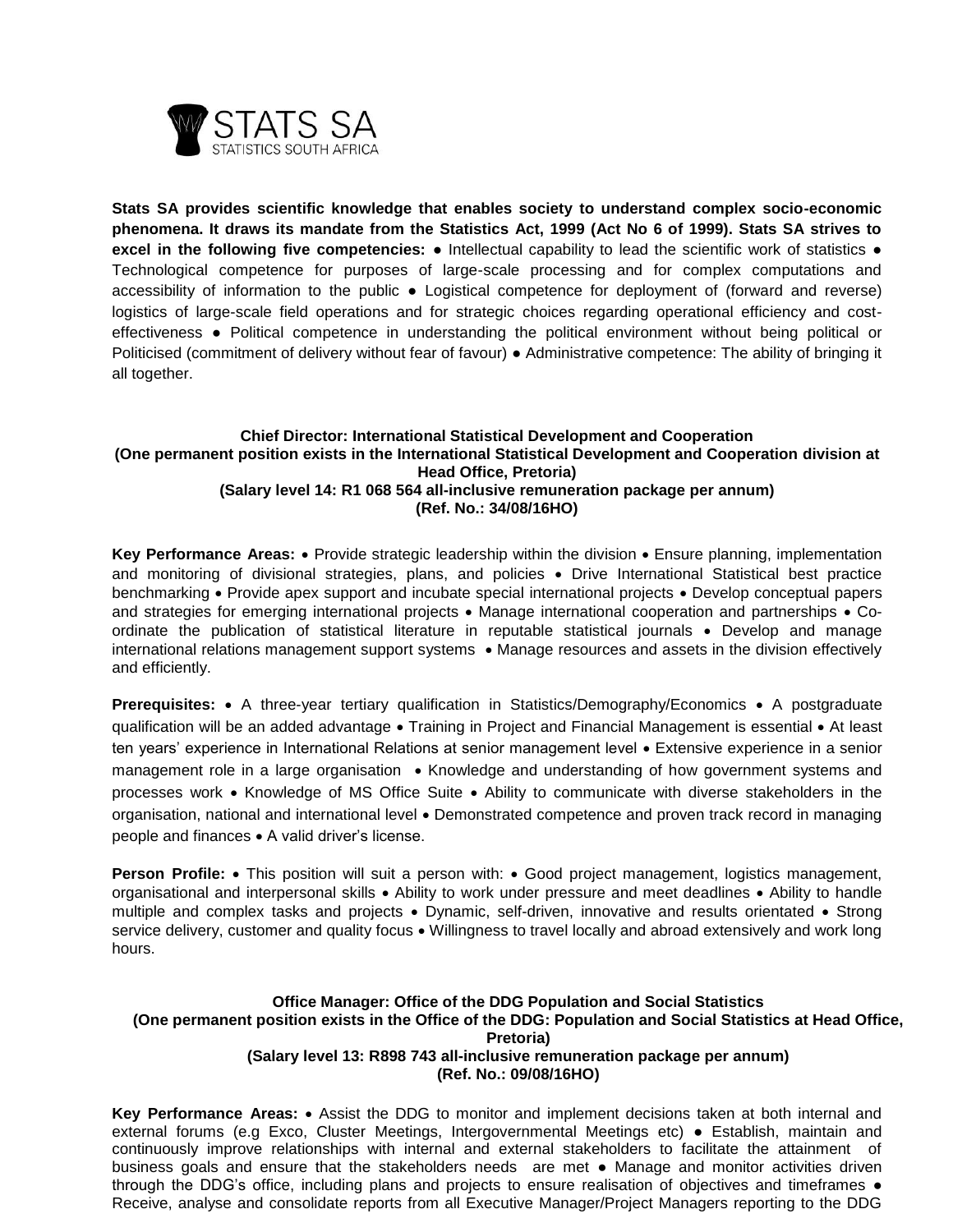as well as provide management information reports which will facilitate informed decision making ● Update the DDG in terms of proceedings of both internal and external meetings held as and when required as well as do minute-taking when necessary ● Identify linkages and dependencies between activities within the cluster and optimize resource allocation accordingly ● Initiate systems and processes for the monitoring of strategic and operational objectives/plans within the cluster ● Prepare reports and communicate as well as articulate issues internally and externally ● Advise the DDG on compliance issues ● Assist in the implementation of standards.

**Prerequisites:** • A relevant Bachelor degree in Demography or Population Studies • Management course will be an added advantage • Extensive experience in quantitative research and working with large date sets • Experience working with basic statistical concepts • Background in projects, finance, HR management • Thorough understanding and commitment to government objectives in general and the role of Statistics SA.

Person Profile: . This position will suit a person with: Excellent analysis, interpretation report writing and presentation skills ● Project Management skills ● High degree of computer literacy and ability to learn new packages independently ● Excellent communication and interpersonal skills ● Ability to liaise at all levels of the organization ● Ability to work under pressure and meet deadlines, whilst still paying attention to detail.

### **Director: Crime and Safety Statistics (One permanent position exists in the Social Statistics division at Head Office, Pretoria) (Salary Level 13: R898 743 all-inclusive remuneration package per annum) (Ref: No.: 10/08/16HO)**

Key Performance Areas: • Manage the development of instruments and designing of survey methodology • Manage the development editing and imputation systems • Oversee the development and dissemination of crime statistics Manage staff and other resources within crime statistics Ensure the production of thematic reports and present research papers Ensure continuous communication and consultation with stakeholders.

**Prerequisites:** An Honours degree in Demography/Statistics/Economics/Development Studies or related Social field • At least six years middle management experience in data and statistical analysis, data integration and management • Proven extensive experience and skills in statistical processes and programmes.

**Person Profile:** • This position will suit a person with: • Good inter-personal, leadership, presentation, communication, facilitation, analysing, report writing, organising and data integration skills Ability to apply creative thinking in the design and handling of multiple and complex tasks  $\bullet$  Ability to appreciate diversity  $\bullet$ Ability to work under pressure and long hours.

### **Deputy Director: Questionnaire Design and Analysis**

### **(One permanent position exists in the Poverty and Inequality Statistics division at Head Office, Pretoria) (Salary level 11: R612 822 all-inclusive remuneration package per annum) (Ref. No.: 11/08/16HO)**

**Key Performance Areas:** ● Participate in designing questionnaires ● Attend to data requests and liaise with internal and external clients/users ● Perform complex analysis and make preparation for release ● Facilitate development of instrument and testing ● Liaise and provide statistical support to stakeholders ● Supervise staff.

**Prerequisites:** ● A three-year tertiary qualification in Economics/Econometrics/Statistics/Social Science/Mathematical Statistics • Training in at least one statistical package (e.g. SAS, SPSS, STATA, etc); project management and questionnaire layout and design is essential ● At least five years experience in the relevant field ● Knowledge of quantitative research; processing and analysis; Income and Expenditure statistics; Poverty and Inequality statistics; analysis and editing of data ● Knowledge of MS Office Suite.

**Person Profile: •** This position will suit a person with: • Good numerical, analytical, interpretation, communication, planning, leadership, report writing and performance management skills ● Ability to be innovative, accurate and pay attention to detail ● Ability to work under pressure ● Ability to handle multiple and complex tasks and projects.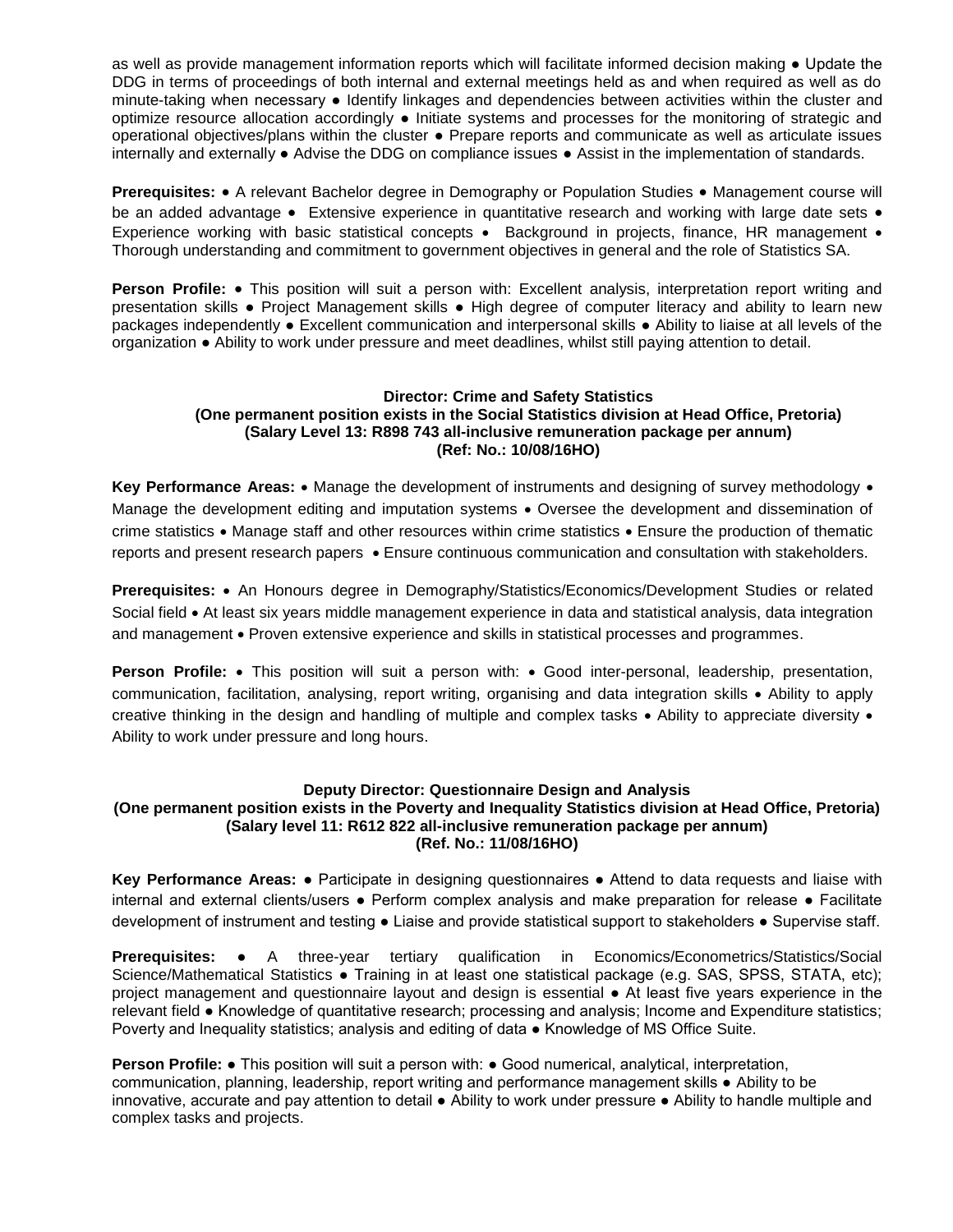### **Deputy Director: Price Methodology and Research (One permanent position exists in the Price Statistics division at Head Office, Pretoria) (Salary Level 11: R 612 822 all-inclusive remuneration package per annum) (Ref. No.: 12/08/16HO)**

**Key Performance Areas:** ● Develop strategy, policy, plans and procedures for price statistics methodology ● Develop methodology regarding price statistics based on international best practices and ensure continuous improvement for price statistics ● Advice on the implementation of all new methodology and ensure that price statistics are collected based on the correct methods • Develop methodologies for reweighting, rebasing, and sample management for CPI and PPI • Analyse price statistics • Supervise Methodologists • Liaise with stakeholders.

**Prerequisites:** ● A three-year tertiary qualification in Economics/Statistics/Econometrics/Mathematics ● Training in Price Statistics and SAS programming is essential ● Knowledge as a producer or significant user of price data; Price Statistics and Economics ● At least five years relevant experience ● Knowledge of MS Office Suite.

**Person Profile:** ● This position will suit a person with: Good statistical analysis, report writing, problem-solving and exceptional research skills ● Willingness to adapt to change ● Ability to critically evaluate work methods and content ● Ability to work independently.

# **Deputy Director: Economist (Expenditure GDP) (One permanent position exists in the National Accounts division at Head Office, Pretoria) (Salary Level 11: R612 822 all-inclusive remuneration package per annum) (Ref. No.: 13/08/16HO)**

**Key Performance Areas:** • Develop, coordinate and implement detailed plans for relevant components of the GDP estimates • Review, interpret, recommend and implement relevant sections of the System of National Accounts applicable to South African Statistics. ● Execute activities in the process of compiling GDP estimates and other economic statistics . Develop appropriate research agenda and its execution to improve the scope and quality of National Accounts statistics • Execute complex data analysis and editing • Develop and maintain detailed working procedures, sources and method documentation on all relevant activities Establish and maintain partnerships with stakeholders as required • Engage in operational planning • Effective and efficient management of human resources • Provide on-the-job training to team members • Participate at national and international conferences Arrange, conduct, attend and participate in meetings.

**Prerequisites:** • A three-year tertiary qualification in Economics/Econometrics or related field, postgraduate qualification will be an added advantage ● Training in the System of National Accounts and other related international guidelines and standards required Training in statistical techniques such as benchmarking and seasonal adjustment • Training in the compilation and use of price and volume indexes • Training in analytical or statistical software packages is essential • Experience in research will be an added advantage • Experience in data collection, analysis, evaluation and interpretation • Experience in performing economic analysis • Knowledge of the System of National Accounts and other applicable international guidelines and methodologies • Knowledge of MS Office Suite • At least five years experience in the compilation of National Accounts.

**Person Profile:** • This position will suit a person with: • Good leadership and communication skills • Management skills in operations and budgeting  $\bullet$  Ability to work under pressure and deliver to tight deadlines  $\bullet$ Sensitivity and appreciation of diversity  $\bullet$  Ability to work independently and within a team.

### **Deputy Director: Acquisition Management (SCM)**

## **(One permanent position exists in the Financial Administration division at Head Office, Pretoria) (Salary Level 11: R612 822 all-inclusive remuneration package per annum) (Ref: No.: 14/08/16HO)**

**Key Performance Areas:** ● Develop policies procedures, plans and processes for Supply Chain Management acquisition ● Facilitate establishment of bid specification, bid evaluation and bid adjudication committees ●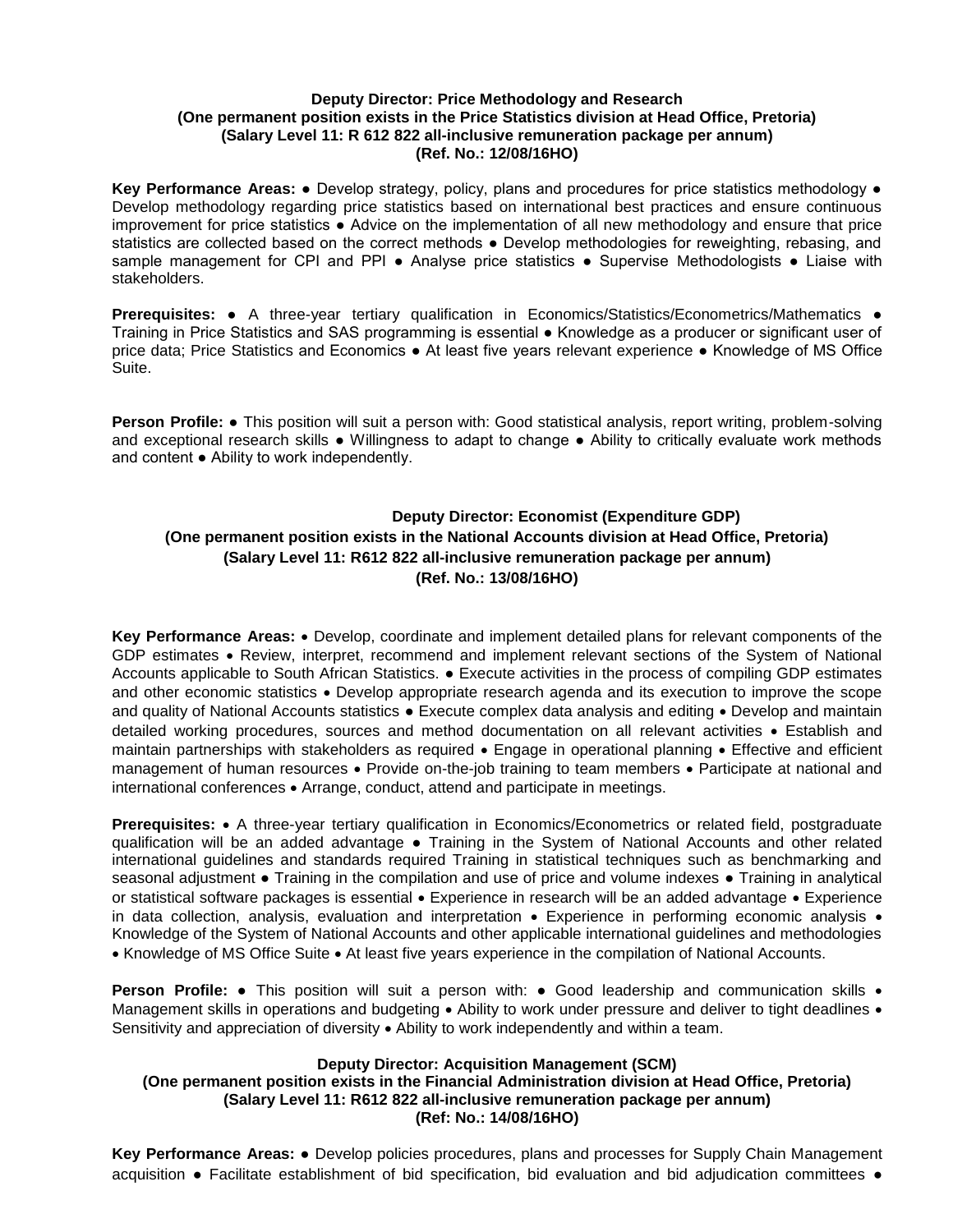Provide effective and cost effective acquisition management • Liaise with internal and external clients • Compile recommendations and reports ● Manage staff and other resources.

**Prerequisites:** ● A three-year tertiary qualification in SCM/Logistic/Purchasing/BCom/Public Administration/Financial Accounting be accompanied by an academic report ● Training in SCM, Logis and BAS ● At least five years experience in SCM ● Knowledge of SCM procedures, researching and investigation ● Supervisory experience will be an added advantage ● Knowledge of MS Office Suite.

**Person Profile:** •This position will suit a person with: • Good communication, interpersonal, report-writing and initiative skills ● Ability to deal with difficult clients.

### **National Statistics System (NSS) Coordinator (One permanent position exists in the Northern Cape Provincial Office: Kimberley District) (Salary Level 11: R612 822 all-inclusive remuneration package per annum) (Ref. No.: 15/08/16NC)**

**Key Performance Areas:** ● Develop operational plans, policies, procedures, process mapping and standards operating procedure (SOP) for field operations in the province ● Participate in the identification of provincial priorities and provide inputs into provincial development indicators for PM&ES ● Provide effective support to statistical services for SIS . Ensure and monitor compliance to SASQAF regulations . Implement advocacy and stakeholder liaison ● Facilitate statistical capacity building and support to stakeholders ● Supervise staff and other resources.

**Prerequisites:** ● A three-year tertiary qualification in Statistics/Mathematics/Social Studies/Demography/Geography ● Training in data analysis, report writing, map reading and project management is essential ● At least five years relevant working experience ● Knowledge of MS Office Suite ● A valid driver's license will be an added advantage.

**Person Profile:** ● This position will suit an innovative person with: ● Good communication, analytical, leadership, decision-making and presentation skills ● Ability to adapt to change and work in a team.

## **Deputy Director: HRM (One permanent position exists in the Gauteng Provincial Office) (Salary Level 11: R612 822 all-inclusive remuneration package per annum) (Ref. No.: 16/08/16GP)**

**Key Performance Areas:** ● Plan and execute the filling of vacant posts in the Province ● Render a strategic support service pertaining to surveys, censuses, projects and other core functions of Stats SA at provincial and district level, according to the human resources value chain, organisational development, change management, remuneration, recruitment, employee benefit administration, employee assistance programmes, employee contract management, labour relations, the development of HR policies and strategies and human capital development • Manage HR activities (eg Persal) at provincial and district offices ● Develop and train HR practitioners ● Conduct and/or contribute to special projects ● Ensure proper record-keeping of all HR activities.

**Prerequisites:** ● A three-year tertiary qualification in HRM ● At least five years experience in HRM ● Proven practical application of MS Office Suite ● Knowledge of and experience in Project Management will be an added advantage ● Extensive working knowledge of Persal ● A valid driver's license.

**Person Profile: •** This position will suit a person with: • Good interpersonal, communication and time management skills • Ability to work under pressure and meet deadlines.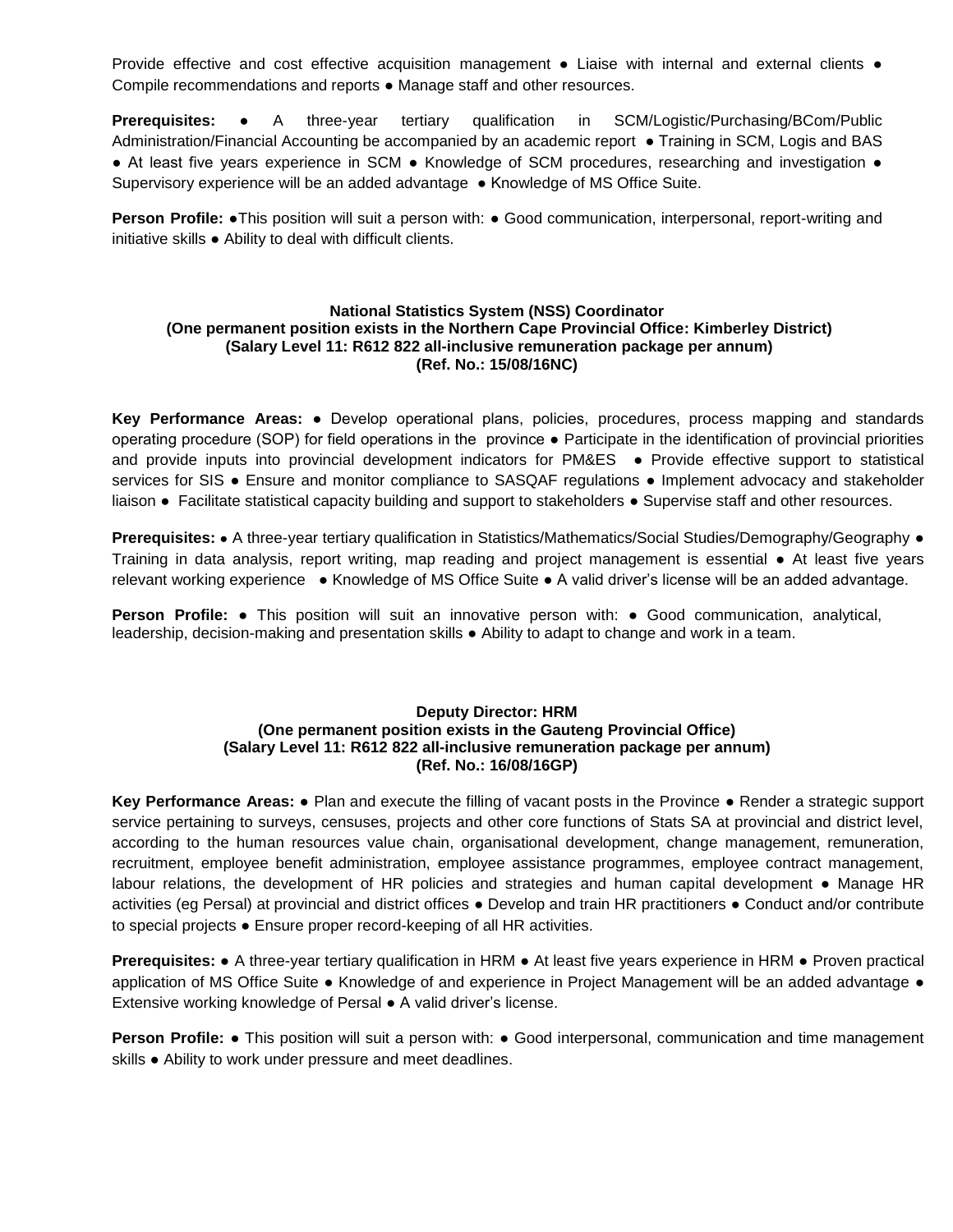#### **Deputy Director: Data Collection and Logistics (One permanent position exists in the Gauteng Provincial Office) (Salary Level 11: R612 822 all-inclusive remuneration package per annum) (Ref. No.: 17/08/16GP)**

Key Performance Areas: • Develop policies, tactical/operational plans, policies, procedures, process mapping and standard operating procedures for all surveys and Censuses in the province • Manage and co-ordinate data collection for all surveys and Censuses in accordance with national standards • Manage listing and listing maintenance for all surveys and Censuses • Manage field logistics for all surveys and Censuses • Supervise staff and other resources.

**Prerequisites:** • A three-year tertiary qualification in Statistics/Mathematics/Demography/Social Science/Geography/Economics ● Training in SASQAF, survey methodology, customer focus, financial and fleet management ● At least five years extensive operations management experience ● Knowledge of project management, risk management and sampling techniques ● Knowledge of MS Office Suite ● A valid driver's license will be an added advantage.

**Person Profile:** • This position will suit a person with: • Good communication, interpersonal, leadership, decision-making, interviewing, report writing and conflict resolution skills • Ability to work under pressure to meet deadlines Willingness to travel and work long hours.

## **Assistant Director: Economist (One permanent position exists in the National Accounts division at Head Office, Pretoria) (Salary Level 10: R389 145 per annum) (Ref. No.: 18/08/16HO)**

**Key Performance Areas:** ● Develop and implement detailed plans for relevant components of the GDP estimates • Execute activities in the process of compiling GDP estimates and other economic statistics • Provide designated economic information about the South African economy through the estimation of the GDP Conduct research in order to continually update, assess and improve on the indicators and methodologies  $\bullet$ Execute and complex data analysis and editing ● Compile and update sources and method manuals ● Liaise and communicate with stakeholders • Provide inputs on economic issues and trends as well as formulate recommendations ● Supervise team performance and comply with relevant legislation and directives.

**Prerequisites:** ● A three-year tertiary qualification in Economics/Econometrics or related field, postgraduate qualification will be an added advantage ● Training in the System of National Accounts and other related international guidelines and standards required ● Training in statistical techniques such as benchmarking and seasonal adjustment • Training in the compilation and use of price and volume indexes • Training in analytical or statistical software packages is essential ● Proven research experience Experience in data collection, analysis, evaluation and interpretation ● Experience in performing economic analysis ● Knowledge of MS Office Suite ● At least three years experience in the field of national accounts and/or relevant economics statistics field.

**Person Profile: •This position will suit a person with: Good management, communication, planning, project** management, presentation, analytical and problem solving skills ● Ability to work under pressure and long hours.

## **Assistant Director: Economist (One permanent position exists in the Government Financial Statistics division at Head Office, Pretoria) (Salary level 9: R311 784 per annum) (Ref. No.: 19/08/16HO)**

**Key Performance Areas: ●** Develop and implement detailed plans for relevant components of the GDP estimates **●** Execute activities in the process of compiling estimates, government and economic statistics **●**  Conduct research in order to continuously update, assess and improve on the indicators and methodologies  $\bullet$ Execute specialised and complex data analysis and editing **●** Draft and update sources and method manuals **●**  Establish and maintain contacts with local and international experts and organisations (liaise with stakeholders) • Manage team performance and comply to the human resource directives and legal frameworks • Provide inputs on economic issues and trends as well as on the formulation of recommendations.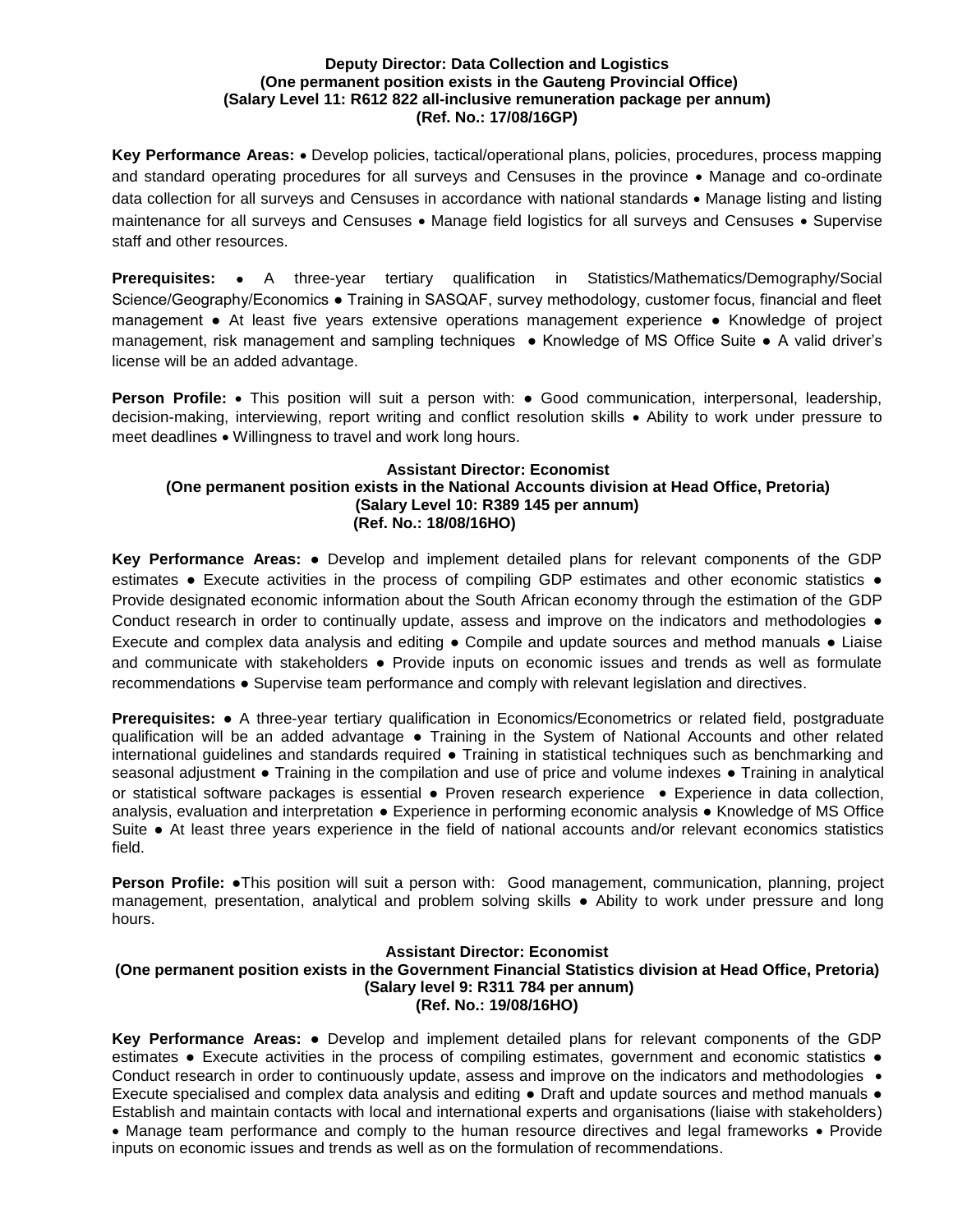**Prerequisites:** • A degree in Economics/Econometrics or related fields • At least three years appropriate working experience is required • Exposure in SAS, economic indicators and analysis is essential • Knowledge of MS Office Suite.

**Person Profile: ●** This post will suit a person with: Good communication, interpersonal, analytical, interpretation, numerical and problem-solving skills • Ability to work under pressure in order to meet deadlines • Willingness to travel.

### **Assistant Director: Contract Management (SCM) (One permanent position exist in the Financial Administration division at Head Office, Pretoria) (Salary Level 9: R311 784 per annum) (Ref. No.: 20/08/16HO)**

**Key Performance Areas:** ● Provide inputs in the development of applicable operational plan, policies, and procedures ● Draft service level agreement and or contracts ● Participate in contract negotiations with the service providers on behalf of the department . Ensure compilation of regular reports . Liaise with stakeholders ● Super of staff.

**Prerequisites:** ● A degree in SCM/Logistics/Public Administration/Financial Management accompanied by an academic report ● Training in SCM/contract management/LOGIS/BAS/IQUAL/project management/financial management ● At least three years experience in a Supply Chain Management environment ● Knowledge of Supply Chain Management procedures researching and investigation information ● Knowledge of legal principles of contracts, contract management and SCM ● Knowledge of MS Office Suite.

**Person Profile:** ● This position will suit a person with: ● Good communication, numerical, negotiation, accuracy, report-writing, analytical, listening, reading, planning and organisational skills ● Ability to work under pressure ● Willingness to work long hours.

## **Assistant Director: Product Analyst (Two permanent positions exist in the Structural Industry Statistics division at Head Office, Pretoria) (Salary Level 9: R311 784 per annum) (Ref. No.: 21/08/16HO)**

**Key performance areas: •** Monitor product behaviour • Identifying of new products and respondents • Maintain product classification system ● Conduct operational research ● Analyse and evaluate the national and international products and prospect ● Designing and updating questionnaire. ● Attend to user needs ● Develop capturing editing rules ● Supervision of staff ●

**Prerequisites:** ● A three-year tertiary qualification in Statistics/Economics/Physics/Chemistry or other related qualifications ● At least three years relevant working experience ● Knowledge of primary, secondary, and tertiary industries, statistical value chain, industrial classification and product classification ● Experience in data collection, editing and analysis within the manufacturing industry ● Knowledge of MS Office Suite.

**Person Profile:** These positions will suit persons with excellent presentation, communication, mathematical, organising, interpersonal, research and writing skills.

## **Assistant Director: Language Services (Two permanent positions exist in the Publication Services division at Head Office, Pretoria) (Salary Level 9: R311 784 per annum) (Ref. No.: 22/08/16HO)**

**Key Performance Areas:** ● Provide inputs on the unit's procedures, standards and plans, processes and guidelines **●** Provide and quality check the editing and proofreading services and functions for the organisation's publications and correspondence ● Provide inputs and promote usage of the style guide according to the latest language practices ● Quality check translated documents in at least one of the country's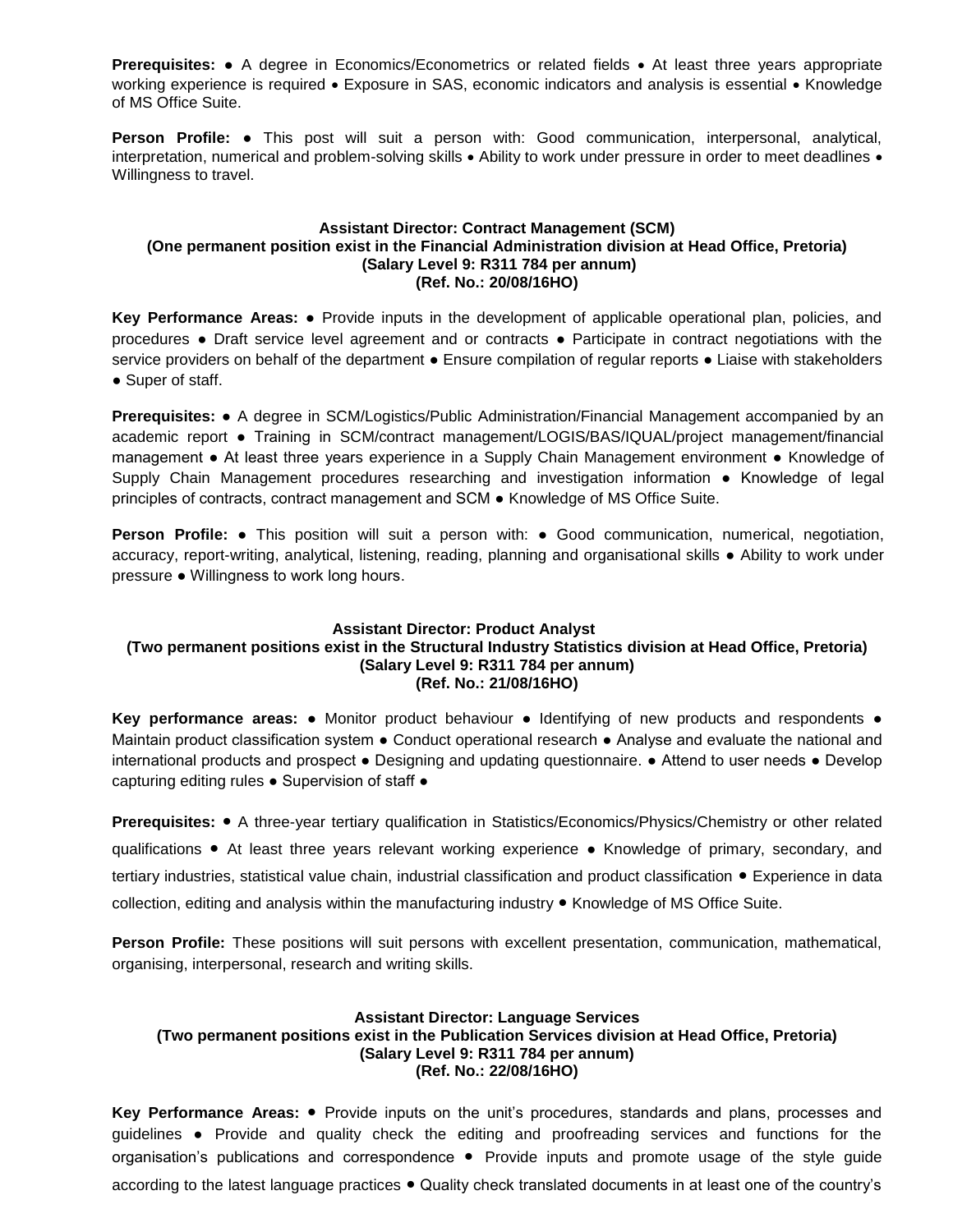official languages ● Liaise with stakeholders ● Convene working groups meetings for the development of terminology for specific language working groups ● Supervise junior staff.

**Prerequisites:** • A degree/diploma in Publishing/Editing/Communication/Journalism/Linguistics/BA in Languages (English Lit or writing) • At least three years experience in communication or publishing as a copy (text) editor in English Knowledge of editing, publishing, printing, information dissemination and production systems employed in statistical documents • Knowledge of the publishing process and language planning, supervisory and team management • Superior knowledge of the English grammar and vocabulary and its application, and continuous update of the English language usage ● Good understanding of the current social, developmental and economic affairs of South Africa ● Knowledge of MS Office Suite.

**Person Profile:** ● These positions will suit persons with: ● Good numerical, time management, statistical literacy, research, linguistics, writing, communication and editing skills Ability to work under pressure, in a team as well as independently ● Ability to pay attention to detail and have a questioning mind ● Ability to sort out work-related problems and adhere to strict deadlines . Willingness to travel and work long hours.

### **Assistant Director: Data Collection and Field Training (Three permanent positions exist in the Community Surveys and Census Operations division at Head Office, Pretoria) (Salary Level 9: R311 784 per annum) (Ref. No.: 23/08/16HO)**

**Key Performance Areas:** ● Provide inputs in reviewing and developing policies and plans, SOP for Census Data Collection • Participate in the development of data collection strategies, methodologies and manuals • Participate in developing training material and conducting of training for data collection process ● Partake in designing and testing of Census Data Collection methodology ● Provide inputs in the development and implementation of quality management of data collection ● Supervise staff.

**Prerequisites:** ● A three-year tertiary qualification in Demography/Statistics/Social Sciences or related qualification ● Training in Project Management, Advanced Management Development programme ● At least three years experience as a Senior Data Collection and Field Training Officer, extensive experience in surveys/census development work and field training ● Knowledge of South African survey/census taking, field work and project management • Knowledge of MS Office Suite • A valid driver's license.

**Person Profile:** • This position will suit persons with: • Good communication, facilitation, leadership, supervisory and analytical skills ● Ability to prepare technical reports, manage performance and budgets • Willingness to work long hours, weekends, travel to the provinces and under pressure.

### **Provincial Security Coordinator (One permanent position exists in the Gauteng Provincial Office) (Salary Level 9: R 311 784 per annum) (Ref: No.: 24/08/16GP)**

**Key Performance Areas:** ● Coordinate, monitor and ensure compliance relating to security process, procedures and policies in the province and districts.● Provide and coordinate physical security function in the province ● provide effective occupational health and safety functions in the provinces ● Conduct preliminary investigations on security related matters ● Provide effective information security in the province and districts ● Liaise with stakeholders ● Manage contract guarding services in the province and districts ● Compile monthly reports.

**Prerequisites:** ● A three-year tertiary qualification in Security Risk Management ● Training in Security management, security appraisals, security investigations and project management is essential ● At least three years security management experience in a supervisory position, security investigation and security assessment ● Knowledge in security administration, investigation methodologies, threat and risk assessments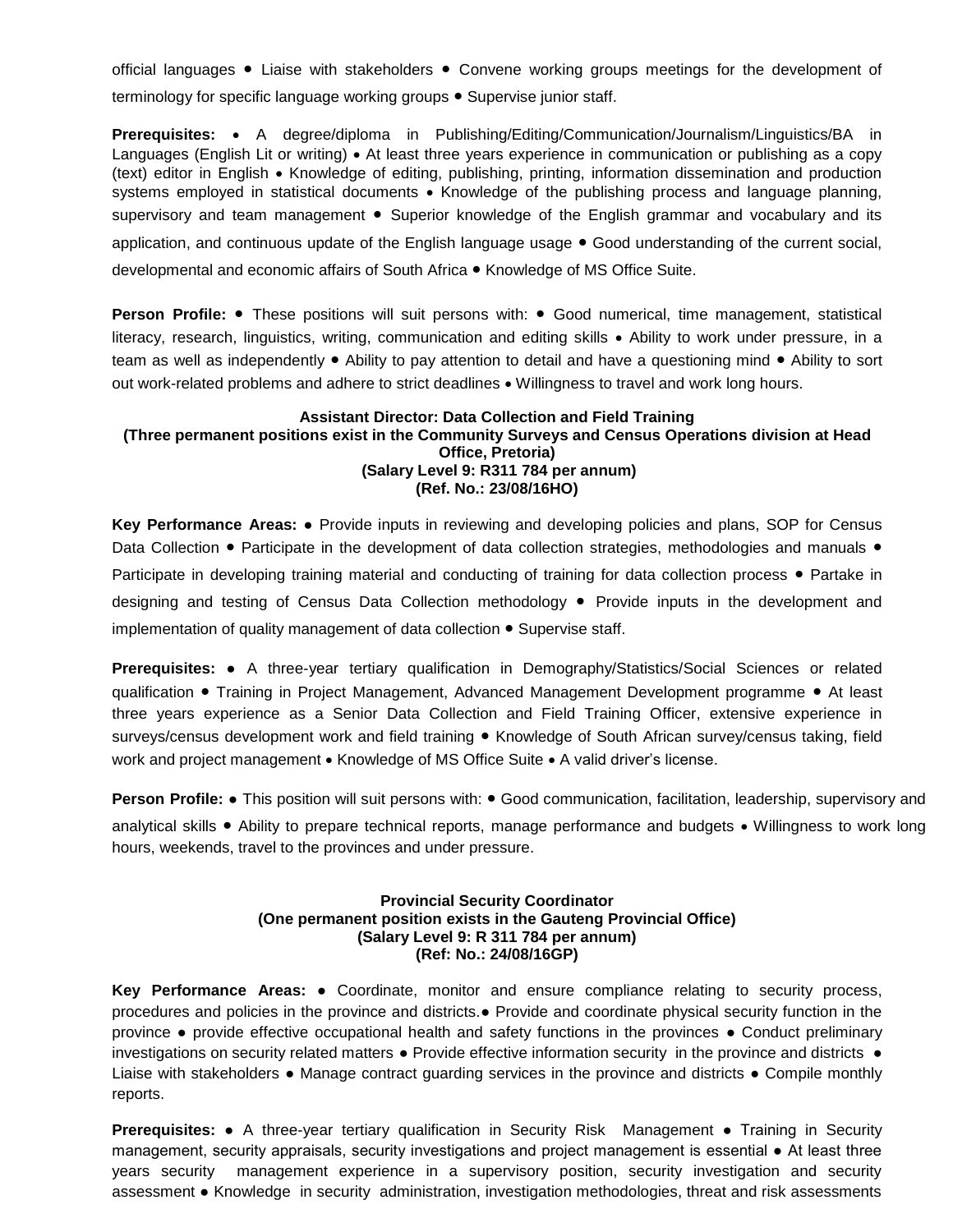● Knowledge in formulation of policies and procedures and Supply Chain processes ● Knowledge of Supervisory experience will be an added advantage ● Knowledge of MS Office Suite.

**Person Profile: •**This position will suit a person with: • Good communication, interpersonal, cooperative and assertive and high integrity skills ● Ability to work in a team ● Ability to work long and irregular hours and travel extensively.

## **Provincial Assistant Director: HRM (One permanent position exists in the Northern Cape Provincial Office: Kimberley District) (Salary Level 9: R311 784 per annum) (Ref. No.: 25/08/16NC)**

**Key Performance Areas:** ● Implement operational plans policies, procedures, process mapping, standard operating procedures (SOP) for HRM in the Province ● Provide recruitment function in the provincial and district office ● Provide appointment function in the provincial and district offices ● Ensure the implementation of conditions of services on PERSAL for provincial and district offices ● Participate in the implementation of Employee Wellness, Performance Management, Labour Relations and Human capital Development function ● Liaise with stakeholders ● Supervise staff ● Ensure proper filling and safekeeping of HRM documents.

**Prerequisites: •** A degree or National diploma in Human Resource Management or industrial Psychology • Training in computer literacy (MS Office and PERSAL) is required ● At least three years proven working experience in a Human Resource Management field ● Knowledge of Human Resource Management and Benefit Administration ● A valid driver's license will be an added advantage.

**Person Profile:** •This position will suit a person with: • Good communication, interpersonal, negotiation and assertiveness skills ● Ability to pay attention to detail ● Ability to work under pressure and handle multiple and complex tasks ● Willingness to work long hours.

## **Assistant Director: District Coordination (One permanent position exists in the Northern Cape Provincial Office: John Taolo District) (Salary Level 9: R311 784 per annum) (Ref. No.: 26/08/16NC)**

**Key Performance Areas:** ● Implement district operational plans procedures, process mapping, standard operating procedures (SOP) and implementation of policies in the district ● Provide asset management and office administration in the district ● Provide FMLS and related services in the district ● Provide Supply Chain Management services in the district ● Provide financial administration and control functions in the district ● Coordinate the implementation of HRM functions in the district.

**Prerequisites: •** A degree or National diploma in Administration with Accounting as an ancillary subject • Training in BAS, LOGIS, and understanding of Project Management ● Understanding of Statistical products is essential ● At least three years experience in general office administration ● A valid driver's license will be an added advantage.

**Person Profile:** • This position will suit a person with: • Good communication, organising, customer service and interpersonal skills ● Willingness to work long hours.

### **Provincial Training Officer**

## **(One permanent position exists in the Northern Cape Provincial Office: Kimberley District) (Salary Level 9: R311 784 per annum) (Ref. No.: 27/08/16NC)**

**Key Performance Areas:** ● Implement operational plans, policies, procedures and process mapping for training in the province ● Conduct maths 4 stats and Census at school based on teacher training manual and study guides ● Provide inputs for maths 4 stats and census at school website ● Develop and monitor the provincial training plan ● Provide assistance on career guidance and publicity on careers in statistics and related fields to learners ● Liaise with stakeholders.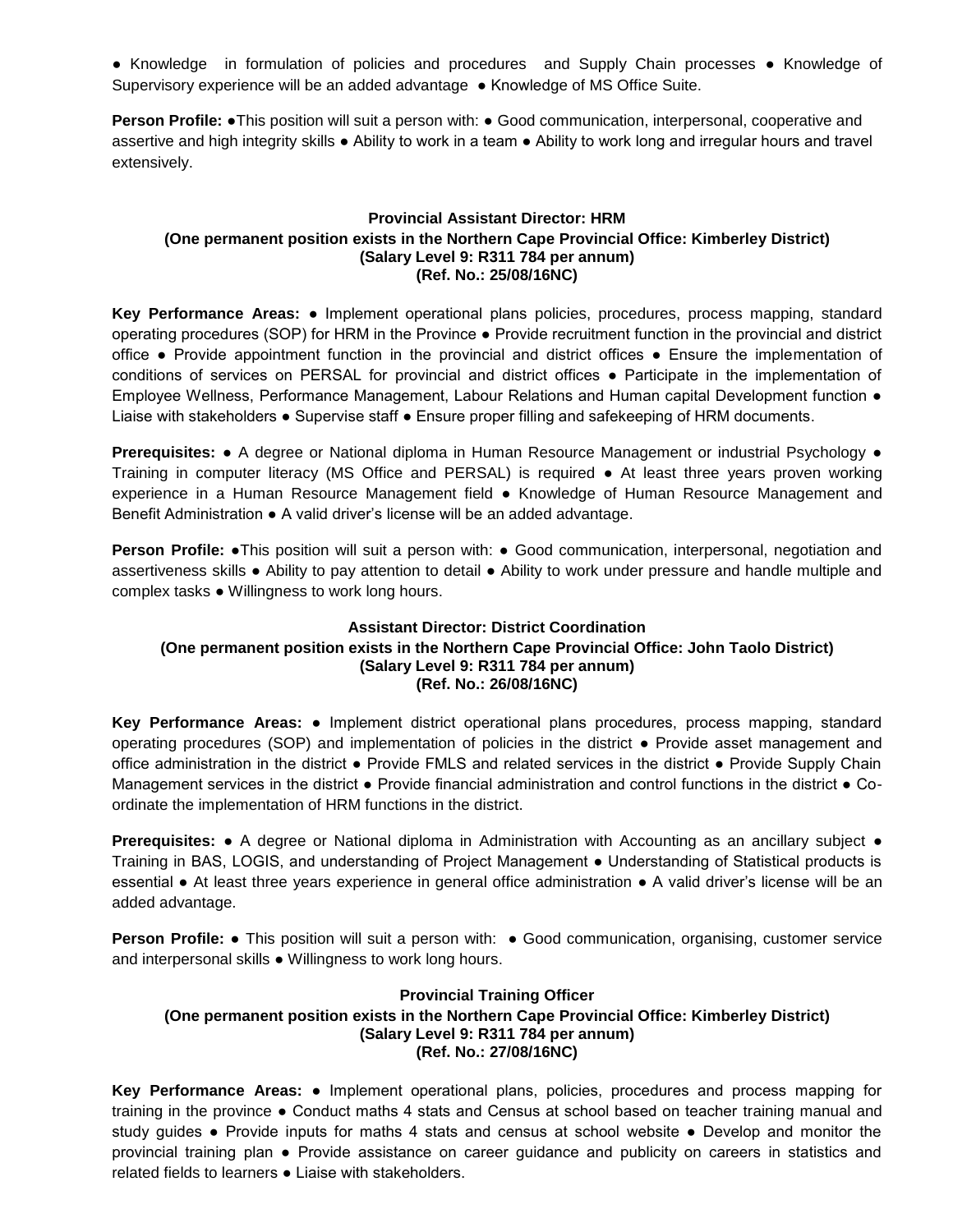**Prerequisites: •** A three-year tertiary qualification in Statistics/Mathematics • At least three years experience in a statistical environment ● Knowledge of survey methodologies, financial and risk management and sampling techniques ● Knowledge of MS Office Suite ● A valid driver's license will be an added advantage.

**Person Profile:** ● This position will suit an innovative person with: ● Good communication, report-writing, analytical, interpersonal and networking skills ● Ability to work under pressure ● Ability to handle multiple tasks and projects.

## **Senior Multi-disciplinary Compilation (One permanent position exists in the Publication Services division at Head Office, Pretoria) (Salary Level 8: R262 272 per annum) (Ref. No.: 28/08/16HO)**

**Key Performance Areas:** ● Facilitate the compilation and the production of publications according to industry standards ● Provide layout services for all multi-disciplinary publications ● Co-ordinate and produce statistical monthly newsletter and writing of articles ● Promote the usage of standard on all statistical documents by editing (statistical releases, reports and clearance documents) ● Build effective relations with internal stakeholders to ensure timely delivery of publications • Implement policy, plans, procedure, process and guidelines for multi-disciplinary compilations.

**Prerequisites:** ● A three-year tertiary qualification (BA or National Diploma) in Language Practice/Linguistics/Communication/Journalism or related fields with majors in English and basic knowledge in Statistics ● At least two years relevant working experience in the field of publishing, project management, compilation and editing ● Publications layout skills will be an added advantage ● Knowledge of MS Office Suite.

**Person Profile: •** This position will suit a person with: • Good communication, presentation, writing, organising, analytical, numerical, and decision-making skills ● Ability to pay attention to detail ● Ability to work under pressure and meet deadlines.

## **Survey Statistician (One permanent position exists in the Financial Statistics division at Head Office, Pretoria) (Salary Level 8: R262 272 per annum) (Ref. No.: 29/08/16HO)**

**Key Performance Areas:** ● Participate in stakeholder meetings ● Compile operational plan, survey methodology, questionnaire, data processing system and statistical processing methodology ● Participate in the data collection process and conduct training of data collectors and compile training manuals ● Perform advanced data analysis and editing ● Compile quality standards and data analysis framework ● Compile the dissemination plan, publication document and clearance document ● Maintain detailed sources and methods documentation.

**Prerequisites: •** A three-year tertiary qualification in Economics/Accounting/Statistics or related field • Training in SAS, Economics, Econometrics and Statistics is essential ● Training in the introduction to project management, and introduction to economic indicators and analysis is essential ● At least two years experience in the relevant field ● Knowledge of MS Office Suite.

**Person Profile: •**This position will suit a person with: • Good communication, interpersonal and analytical skills ● Ability to meet deadlines.

## **Survey Statistician (Analysis) (Three permanent positions exist in the Business Register division at Head Office, Pretoria) (Salary Level 8**: **R262 272 per annum) (Ref. No.: 30/08/16HO)**

**Key Performance Areas:** ● Prepare, compile and disseminate planned business register reports ● Perform in depth economic industry sector (i.e. in all SIC digit levels) quality analysis, document quality gaps and source solutions to close those quality gaps • Prepare and compile prompt responses to internal and external users request for business related data (mini reports) from the Business Sampling Frame ● Assist in the performance of comprehensive quality analysis of the in order to identify quality gaps ● Assist in the preparation and compilation of Business Register-based statistics reports.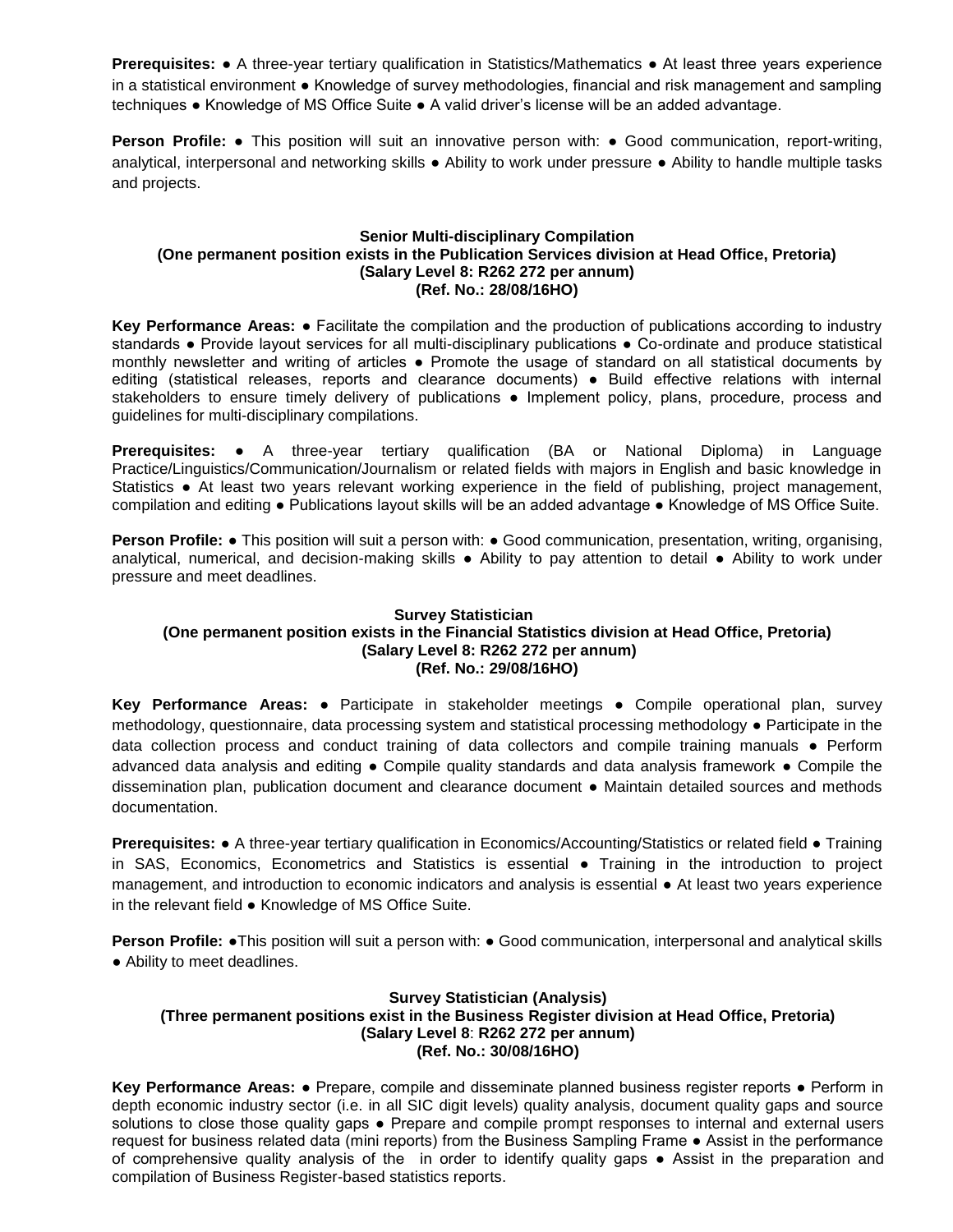**Prerequisites:** ● A three-year tertiary qualification in Statistics; and either Accounting, Business Economics, or Economics. ● At least two years working experience in Statistical data collection, Statistical analysis and report writing ● Knowledge of MS Office Suite, SAS programming, total quality management is essential.

**Person Profile:** ● These positions will suit persons with: Good communication, analytical and problem solving skills ● Ability to cope with a demanding work schedule.

## **Economist (One permanent position exists in the National Accounts division at Head Office, Pretoria) (Salary Level 8: R262 272 per annum) (Ref. No.: 31/08/16HO)**

**Key Performance Areas:** ● Compile GDP estimates, research documents and reports in line with the System of National Accounts and other relevant guidelines • Compile a detailed operational plan • Perform advanced data analyses and editing . Assist in the development of quality standards . Assist in the development of guidelines and specifications ● Contribute to the compilation of training manuals ● Participate in stakeholder meetings ● Maintain detailed sources and methods documentation.

**Prerequisites:** ● A three-year tertiary qualification in Economics/Econometrics or related field ● Training in the System of National Accounts and other related international guidelines and standards required ● At least two years relevant working experience ● Knowledge of MS Office Suite.

**Person Profile: •This position will suit a person with: Good interpersonal, communication, planning** and management, analytical ● Ability to work in a team ● Ability to work long hours under pressure and meet tight deadlines.

## **Senior Training Officer (One permanent position exists in the Human Resources Management and Development division at Head Office, Pretoria) (Salary Level 8: R262 272 per annum) (Ref: No.: 32/08/16HO)**

**Key Performance Areas:** ● Develop IT and Transversal training materials ● Implement operational plans, policies, procedures and standard operating procedure for E-Learning ● Conduct learner assessment and evaluation on IT and transversal training • Conduct evaluation of IT and transversal training materials • Coordinate IT and transversal training programmes ● Capture training needs on skills.

**Prerequisites:** ● A degree in Computer Science or Information Technology be accompanied by an academic report ● Training the trainer programme/certificate, Assessor, Moderator ● At least two years experience in E-Learning programming ● Experience in training and development environment ● Knowledge in education, training and development ● Knowledge of MS Office Suite.

**Person Profile:** ●This position will suit a person with: Good communication, interpersonal, report and initiative skills ● Willing to work long hours and weekends ● Willing to travel and work long hours.

## **Provincial Quality Monitor (One permanent position exists in the Northern Cape Provincial Office: Kimberley District) (Salary Level 8: R262 272 per annum) (Ref. No.: 33/08/16NC)**

**Key Performance Areas: •** Conduct quality check on publicity for all surveys and census in the province • Monitor the quality of the collected data (enumeration) for all surveys and census in the province ● Ensure quality listing and Master sample in the province ● Monitor the effectiveness of training conducted for field staff in the district/province ● Liaise with stakeholders.